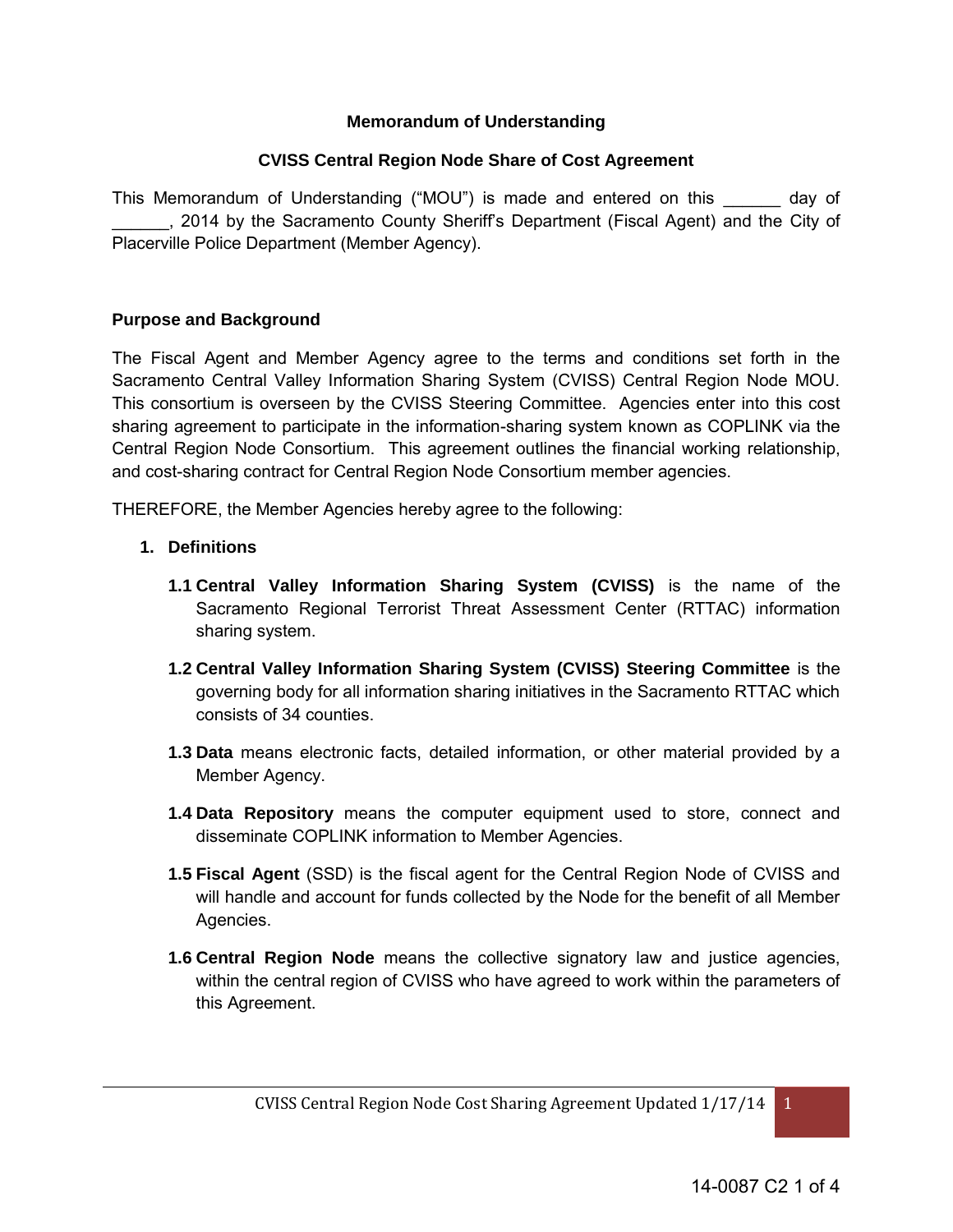- **1.7 Central Region Node Consortium** is the collective group of agencies that have entered into an MOU agreement to participate in the CVISS Central Region Node for law enforcement information-sharing.
- **1.8 Member Agency** means law enforcement agencies contributing data to the Central Region CVISS Node are allowed access to data of other members agencies and other COPLINK nodes.
- **1.9 International Business Machines 12 (IBM i2)** means a corporation with its principal place of business at 7750 E. Broadway Boulevard, Suite 100, Tucson, Arizona 85710, and the owner and developer of COPLINK.
- **1.10 Coplink** means the information sharing and analysis software licensed to the member agencies by IBM i2 under the name COPLINK.

# **2. Effective Date and Term of MOU**

- **2.1 Effective Date** the effective date of this MOU is the date noted above.
- **2.2 Term** this MOU shall remain in effect until terminated as provided herein.

# **3. Requirements for Participation**

**3.1** To participate in the Central Region Node, agencies agree to share cost based on their number of authorized sworn personnel.

**3.2** To participate in the Central Region Node, agencies agree to contribute data from their Records Management System (RMS) as defined by the Central Region Node Consortium.

**3.3** To participate in the Central Region Node, agencies overseeing jails agree to contribute data from their Jail Management (JMS) as defined by the Central Region Node Consortium.

## **4. Financial Oversight and Management**

 **4.1 Node Costs** Member Agencies shall pay a proportional share of software purchases, software maintenance, implementation, network, hardware, and operational costs, as approved by the CVISS Steering Committee. The operating costs of the NODE shall be shared between the member agencies based on the number of authorized sworn officer (FTE) per Member Agency as the numerator and the aggregate number of authorized sworn officers (FTE) of all Member Agencies as the denominator.

 **4.2 Annual budget** Each year SSD shall prepare an annual budget for approval by the CVISS Central Region Node Board that includes the share of cost for each Member Agency.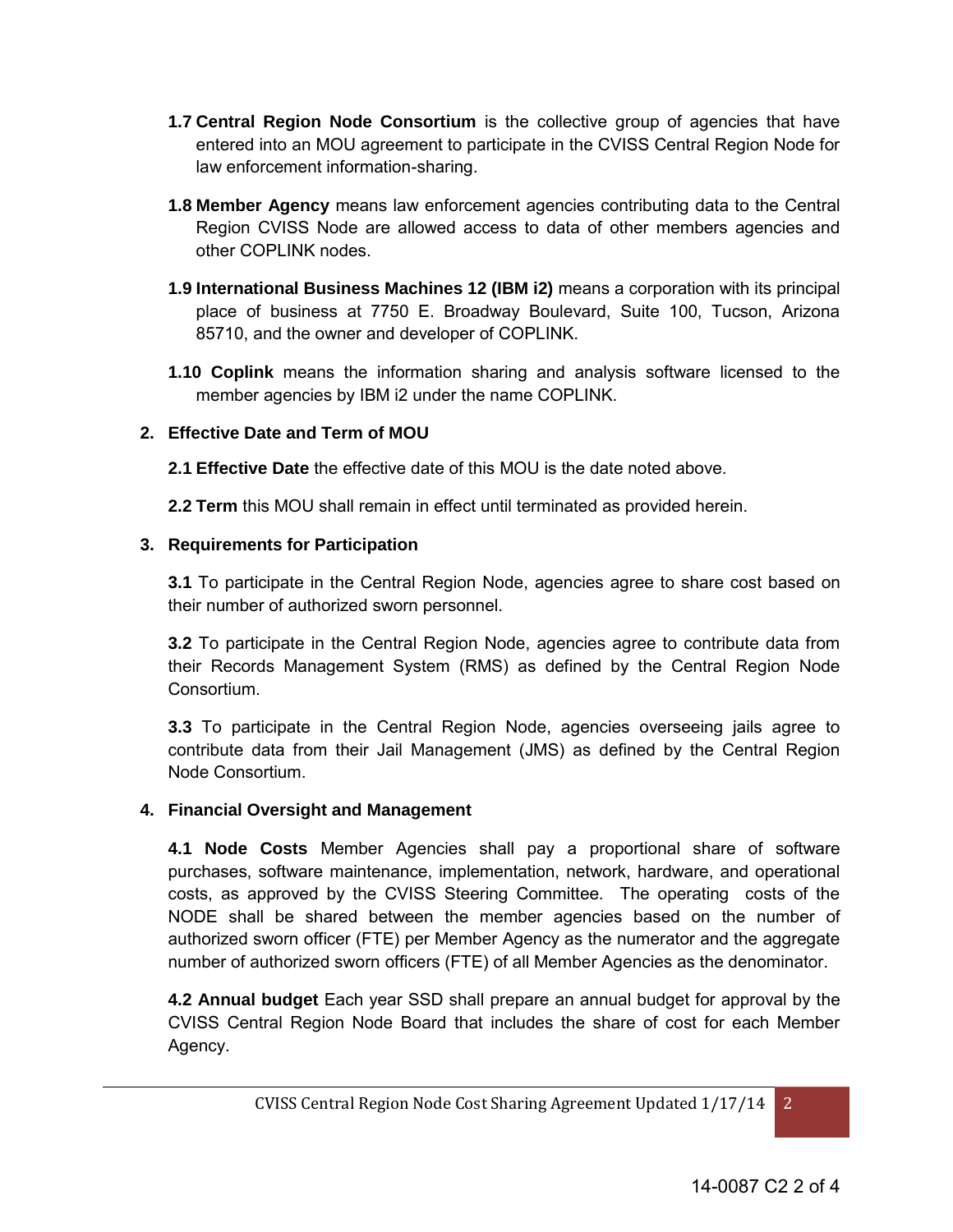**4.3 Annual Report** At least once per year SSD shall report to the CVISS Steering Committee on all funds collected and expended by the Central Region Node Consortium in support of the COPLINK project.

**4.4 Payment Administration** SSD shall administer payments to all vendors and invoice Member Agencies for their share of cost.

**4.5 Financial Responsibility** Each Member Agency is responsible for any costs to connect to the CVISS Central Region Node data repository, which may include acquiring hardware, software, data communication equipment and/or services. Nothing included in this MOU requires any agency to fund the activities of any other Member Agency.

## **5. Payment Schedule**

**5.1** Agency cost is due within 30 days of receipt of invoice from the fiscal agency. Data integration effort will not begin without receipt of payment

**5.2** Agency annual maintenance will be invoiced by the Fiscal Agent. The annual payment is due within 30 days of receipt of invoice by Member Agencies. If payment or payment arrangements have not been agreed to, services will be terminated.

The Data Mapping/Integration cost for Agency is **\$19,470 (grant funded).** 

The following estimated maintenance fees include the software maintenance fees from IBM, the hardware, location and maintenance fees necessary to support the node infrastructure, a hardware refresh and a 15% contingency fund. These ongoing sustainment costs will be due annually, 30 days after receipt of invoice from the Fiscal Agent. Annual Maintenance for Node sustainment will begin **July 2014.** 

The annual maintenance is estimated to be approximately **\$3,576.** 

An update to this agreement will be submitted for CVISS Board approval at that time which will include actual costs.

The parties hereto execute this MOU as of the Effective Date.

AGREED to this \_\_\_\_\_\_ day of \_\_\_\_\_\_\_\_, 2014.